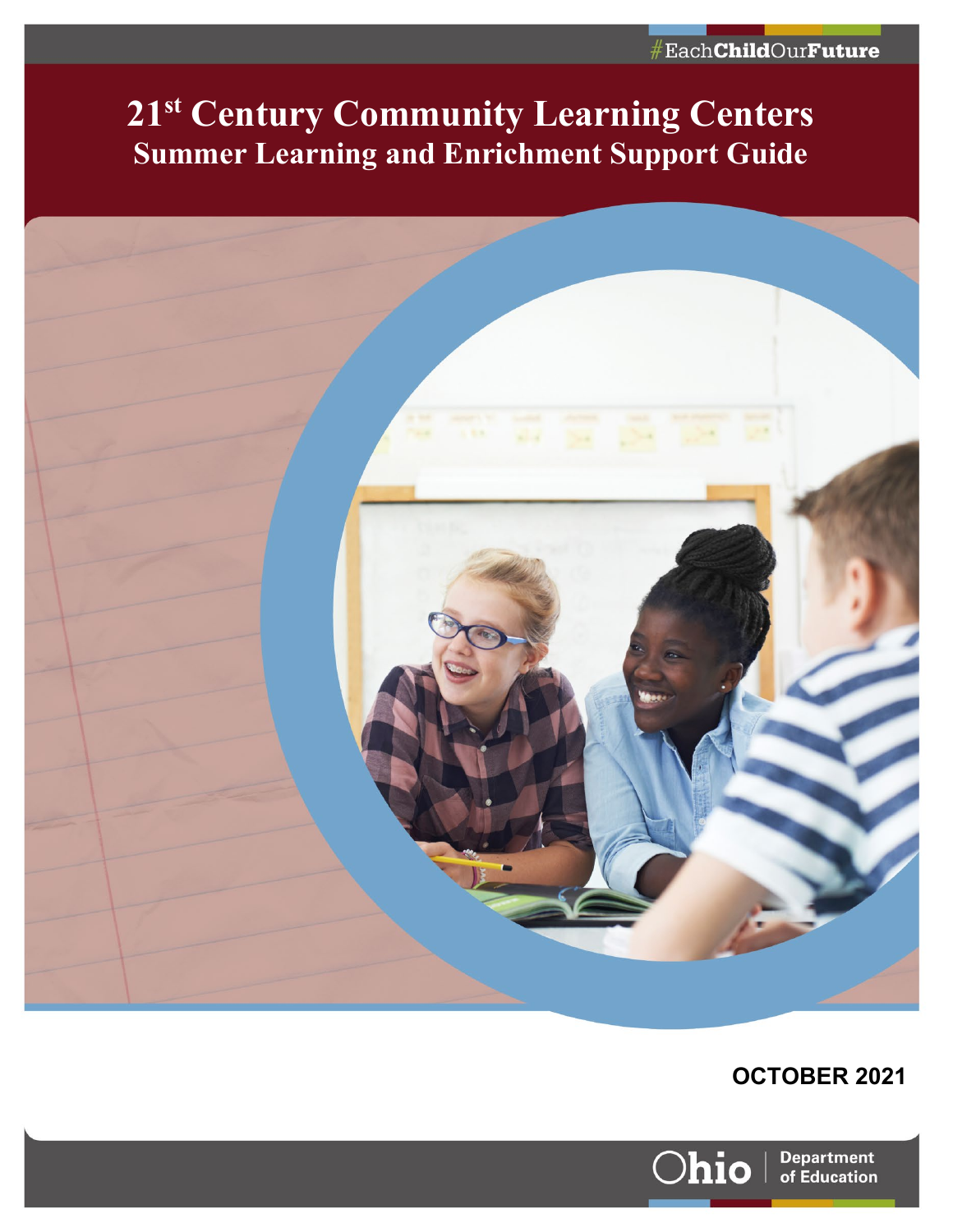# **Introduction**

Summer is an amazing time to offer programming for students who are in the most need of academic and youth development support. The Ohio Department of Education is committed to improving and expanding the opportunities for student success. Beginning FY22, all newly awarded Nita M. Lowey 21st Century Community Learning Centers (21<sup>st</sup> CCLC) grant programs will offer summer programming for students. All continuing grantees are encouraged to host summer programs.

While summer is an opportune for students to grow, program providers must base their program activities and curriculum on research evidence. Keep in mind, the Every Student Succeeds Act (ESSA), which reauthorized the Elementary and Secondary Education Act, requires schools and districts to adopt evidence-based interventions when those interventions are supported by certain federal funding streams.

Out-of-school time/afterschool programs have been required to rethink their delivery services, enrichment, and parent and family support. In today's environment, with changing access to school buildings and virtual learning, students and staff must engage differently. The 21<sup>st</sup> CCLC programs, like schools and districts, must strive to connect with students and families in ways that are beneficial and meaningful. 21<sup>st</sup> CCLC programs remain an important component in supporting the families and students who need it most.

# **Purpose**

The purpose of the 21st Century Community Learning Centers (CCLC) summer learning expansion is to increase access of quality summer learning experiences for low-income students and their families focusing on academic and social and emotional enrichment.

# **Our Priority**

The Office for Improvement and Innovation prioritizes the support of summer learning and enrichment for 21<sup>st</sup> CCLC programs and is committed to:

- Addressing student needs and interests by expanding access to innovative programs that serve both the academic and social emotional learning needs of students.
- Developing systems of support that are culturally relevant, and leverage the knowledge, strengths, and assets of students, families, educators, and the community.
- Providing a blended approach of hands-on academic learning and enrichment that will support reengaging and increasing student motivation to learn.
- Supporting the successful entry and reentry of students back into in-person elementary (including Kindergarten), middle and/or high school.
- Developing strong collaborations and partnerships for planning and implementation to align and leverage resources, improve program quality, and develop shared outcomes for success.
- Supporting the well-being of all students, staff, and families.

# **Planning summer learning programs**

Often, grantees spend very little time planning summer programming. Planning for a quality summer learning program might be the most important characteristic of a strong 21<sup>st</sup> CCLC program. In 2020, the Rand Corporation conducted research and found have a good planning process reduces logistical problems and increases instructional time for students. They recommend:

# 1. *Conduct early, robust planning.*

- **Commit to having a summer program (in your application).** Program managers who decided on a summer program in the fall and began planning no later than January ran a smoother summer program with less disruption to instruction.
- **Dedicate a director to manage summer program planning who has influence, authority, and committed time.** The quality of summer programs was better when there was a director who had decision-making authority, project management experience, and at least half of his or her time reserved for summer program planning and management.

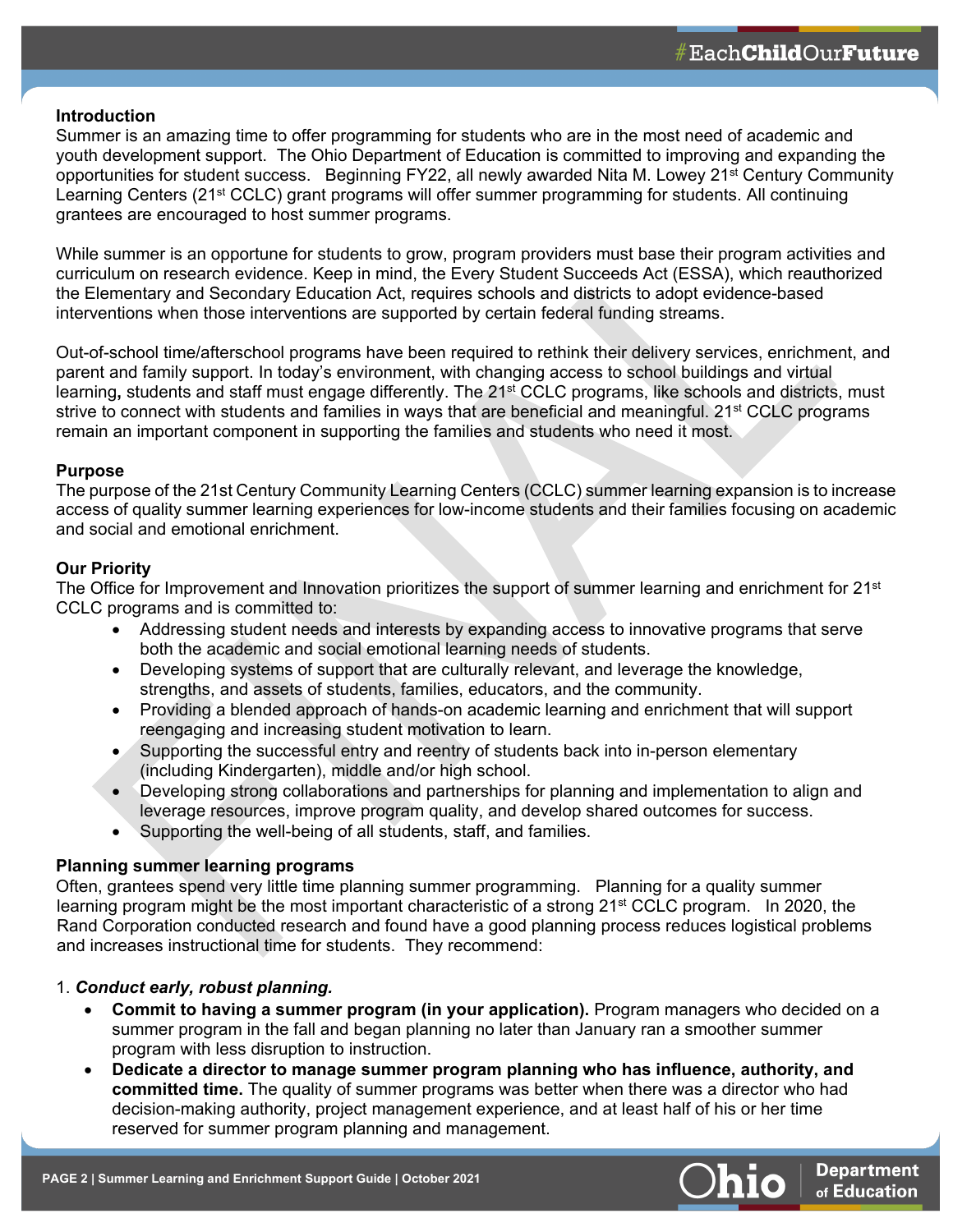- **Determine which students to target and plan accordingly.** Decide whether the summer program will be open to all grade-appropriate students enrolled in the district or restricted to certain students, such as English language learners or those in high-poverty schools.
- **Consider a cross-departmental planning team.** The summer programming lead should work with staff from relevant departments, including curriculum, transportation, facilities to host summer sites, human resources for hiring staff, procurement for enrichment partners, information technology for attendance-taking and for use in the summer program, and communications for recruitment materials.
- **Create a calendar that stipulates task deadlines.** Set clear deadlines to anchor planning and use a shared calendar to signal who is required at meetings. This promotes efficient use of staff time.
- **Use meeting time wisely.** Hold regular meetings and use the meetings to focus on developing clear procedures and logistics for the summer program.
- **Engage both community-level and site-level staff in the planning process.** Planning worked best when a summer program director in the district central office ran the planning and involved site-level leads in some of the decision-making, such as creating site-specific master schedules or conducting site-specific professional development.

# 2. *Plan for both enrichment activities and academics.*

# 3. *Engage in a continuous improvement process.*

Plan to administer pre- and post-tests, observe instructors, collect staff, student, and parent views about the summer program and share evaluation data after the summer ends to improve the program over time and to reinforce community stakeholders' commitment to supporting the summer program.

# **Grant Requirements and Expectations**

Grantees shall offer students 80 - 100 hours of summer programming. The program activities should focus on additional support in academic and social and emotional development needs and enrichment opportunities.

At the beginning of the school year or earlier, grantees should develop a well thought out summer plan to ensure effective programming that will increase student achievement and maximize student outcomes.

Funds may support training, planning and professional development for families. Summer programming may not exceed 30 percent of a program's total annual grant amount.

Priority for enrollment for summer programming shall be given to students enrolled in regular school year programming.

*All current recipients of the 21st CCLC grant are asked to provide summer programming.* 

# **Start and End Dates**

The Department requires that all subrecipients commence summer programming after their afterschool program has ended. Summer begins once the school year ends for the school/school district where 21<sup>st</sup> CCLC summer enrichment will take place. There are no set dates as to when summer begins and ends. Summer learning shall be no less than 5 weeks long.

# **Hours of Operation**

All 21<sup>st</sup> CCLC programs serving students and parents during the summer must operate Monday – Saturday beginning no earlier than 7:30 am and no later than 6:00 pm.

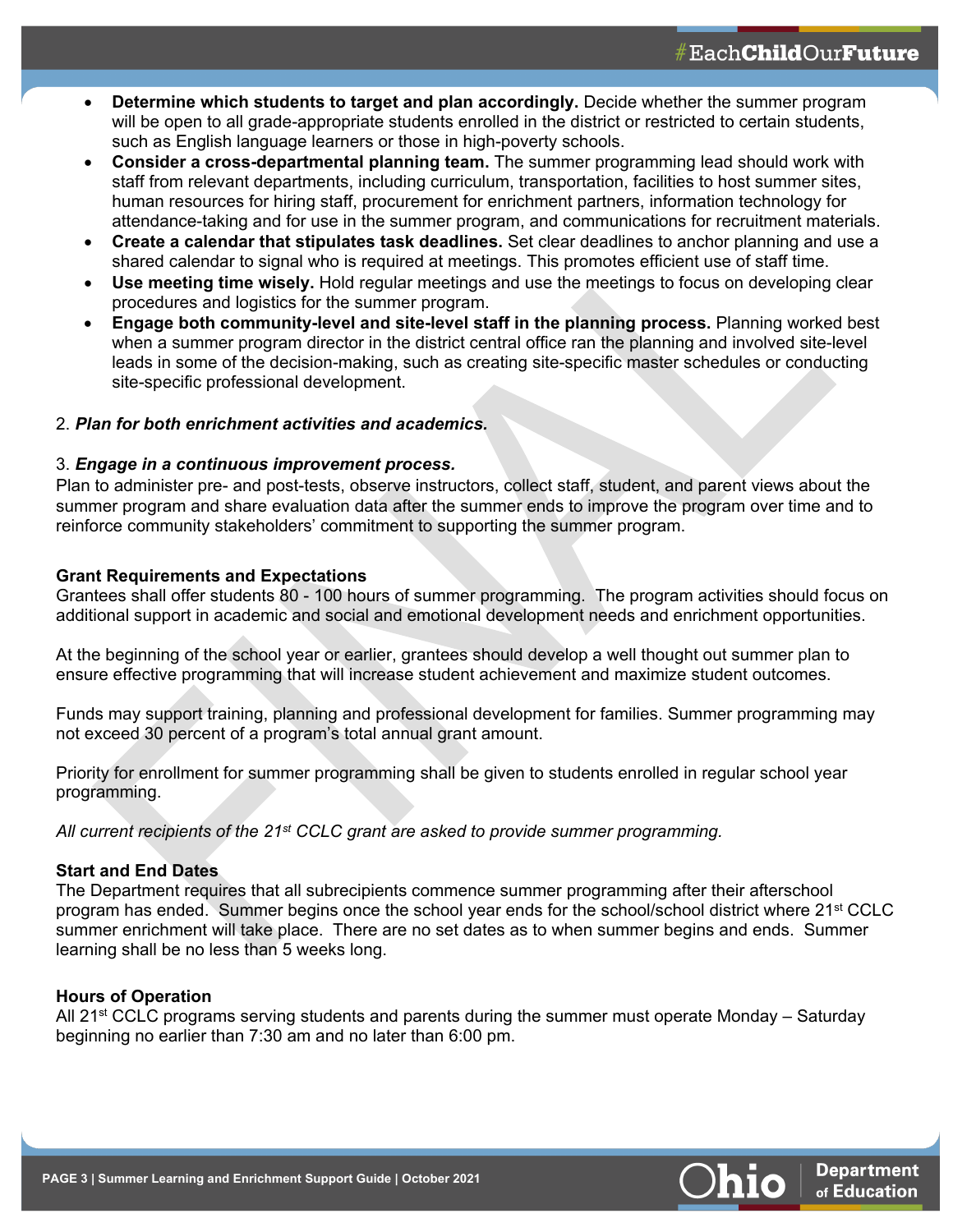#### **Attendance**

In summer handbook materials, grantees should make clear that the program's expectations are that students attend every day. Enact a policy that students who miss more than a set number of days might be asked to leave the program. Summer programming shall consist of a total of 80-100 hours per summer.

Programs shall be available to students and families in the summer at least five weeks at four days a week.

The goal is to meet families where they are and support and encourage excellence in education. Keep in mind, sometimes parents aren't aware of the amount of time it may take to offer support needed. Regular attendance for summer shall be at least full attendance of

- **Site-based or school-based programs** that serve any elementary school students (K-5, K-6 or K-7-8) shall operate at least 15 hours per week. Middle and high school programs are required to operate at least 12 hours per week.
- **Remote and blended learning programs** that serve elementary school students (K-5, K-6 or K-7/8) operate at least 12 hours per week. Middle and high school programs are required to operate at least 9 hours per week.

Programs must maintain records of attendance in case of a future audit. Please save all virtual attendance records for four years. Consider using one of these methods to organize and record attendance:

- 1. Require all students to register and receive permission from parents/guardians for programs online before joining any virtual meeting (Some 21st CCLC programs use [Google Forms\)](https://www.google.com/forms/about/).
- 2. Make sure students use their first and last names upon registration/logging in instead of using nicknames. If students are unable to change their own names in a platform, use name games/icebreakers to capture who is participating in the program.
- 3. Set up a web conference system to collect attendance automatically. The following tools allow for this approach:
	- a. [Zoom](https://support.zoom.us/hc/en-us/articles/216378603-Generating-Meeting-Reports-for-Registration-and-Polling)
	- b. [WebEx](https://help.webex.com/en-us/nhfuodx/View-Reports-for-Your-Cisco-Webex-Site)
	- c. [GoToMeeting](https://support.goto.com/webinar/help/attendee-report-g2w050002)
	- d. [Google Hangouts](https://support.google.com/a/answer/9186729?hl=en)
- 4. If the system does not have the ability to collect attendance data, have students leave a comment in the chat box and save the conversation.
	- All programs should strive to reach their estimated daily student attendance provided in the Fall Restart
	- Program Plan. Programs should work to offer innovative and engaging activities to recruit and retain
	- students in the targeted population. Depending on the needs of students and families, attendance may
	- fluctuate. For more information, see the Data Collection section.

# **Professional Development**

The Center for Out-of-School Advancement (COSA) serves as Ohio's professional development support for 21st CCLC programs. COSA will continue to offer regional virtual training and mentoring. For more information about COSA visit its website at [www.cosaohio.org.](http://www.cosaohio.org/) For direct support, please contact the appropriate regional mentor listed below:

Dorothy Moulthrop, Chief Executive Officer – Open Doors Academy, [dmoulthrop@odacle.org](mailto:dmoulthrop@odacle.org) Mark Noftz – Director - COSA**,** [mnoftz@cosaohio.org](mailto:mnoftz@cosaohio.org) Theresa Barnett - Northwest Regional Mentor**,** [tbarnett@cosaohio.org](mailto:tbarnett@cosaohio.org)

Jamond Foree - Southwest and Southeast Regional Mentor**,** [jforee@cosaohio.org](mailto:jforee@cosaohio.org) Sheila James - Central and Southeast Regional Mentor**,** [sjames@cosaohio.org](mailto:sjames@cosaohio.org) Stacy Ward-Braxton - Northeast Regional Mentor**,** [sward-braxton@cosaohio.org](mailto:sward-braxton@cosaohio.org)





**Department** of Education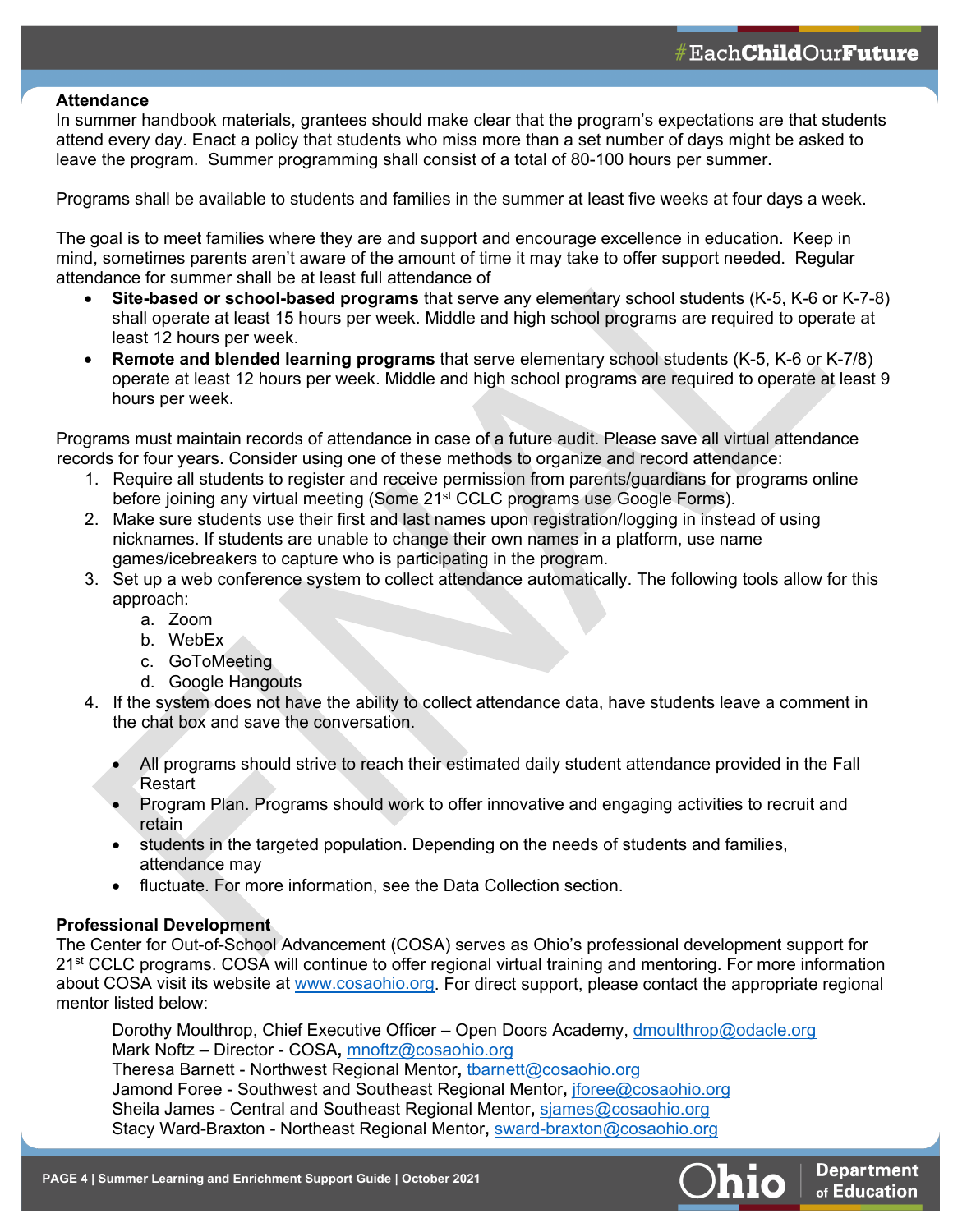#### **Data Collection**

Reporting for the U.S. Department of Education within the 21APR Data Reporting System is required for all 2<sup>st</sup> CCLC grantees. In general, grantees must collect information related to attendance and participation, hours of operation, staffing and implemented program activities.

## **Supplement not Supplant**

Adherence to the supplement, not supplant, provision is still relevant for all program configurations. Grantees should be aware that awarded funds must be used only to supplement, not supplant, any federal, state or local dollars available to support programs and activities allowable under the 21<sup>st</sup> CCLC program. This means that funding may not be used to replace existing funding for the same activity or service targeting the same population.

#### **Nutrition**

Students look forward to a nutritious snack, and for some programs, a meal after school. The expectation remains that 21st CCLC grantees must make nutritious snacks available daily to students during summer programming time, including remote and blended learning programs. Program staff should think of safe, creative and innovative ways to provide a daily snack to students. Although a nutritious snack is a program requirement, **the cost of the snack and any other food items is not an allowable expense under the 21st CCLC grant.** This includes food items served during family activities. For more detailed information regarding the After School Care Snack Program or summer meal programs, visit the [After School Care Snack Program](http://education.ohio.gov/Topics/Student-Supports/Food-and-Nutrition/National-School-Lunch-Program/The-After-School-Care-Snack-Program)  [webpage.](http://education.ohio.gov/Topics/Student-Supports/Food-and-Nutrition/National-School-Lunch-Program/The-After-School-Care-Snack-Program)

Child and Adult Care Food Programs provide meal reimbursements for licensed or approved child and adult care centers to help promote understanding of nutrition in overall health and develop positive food-related attitudes and behaviors. For more detailed information, visit the [Child and Adult Care Food Program](http://education.ohio.gov/Topics/Other-Resources/Food-and-Nutrition/Child-and-Adult-Care-Food-Program-CACFP) webpage.

#### **Use of Funds**

Funds allocated under this federally funded grant program may be used only to supplement, not supplant, funds that local educational agencies, schools, and community-based organizations would otherwise expend for extended learning opportunities. Funding may not be used to support required summer school or summer school like models.

Materials and supplies should be limited to 20 percent of the total budget. This include funds to purchase Personal Protective Equipment (PPE) and other supplies that provide a safe and healthy in-person environment.

Students being served by these funds cannot be charged to participate.

#### **Program Expenditures**

In constructing the budget, please note that all costs must be *reasonable and necessary* to implement the program activities. Applicants must complete both a budget and a budget narrative that demonstrates clear and specific links to the project activity plan. Rental of space, cash stipends to students to attend the program, cell phones, telephone and utilities, overhead costs and the purchase of materials that are used during the school day are not allowable expenses under this grant. Note: If you plan to use funds to hire contracted providers you must include a detailed budget and narrative for each contractor.



**Department** of Education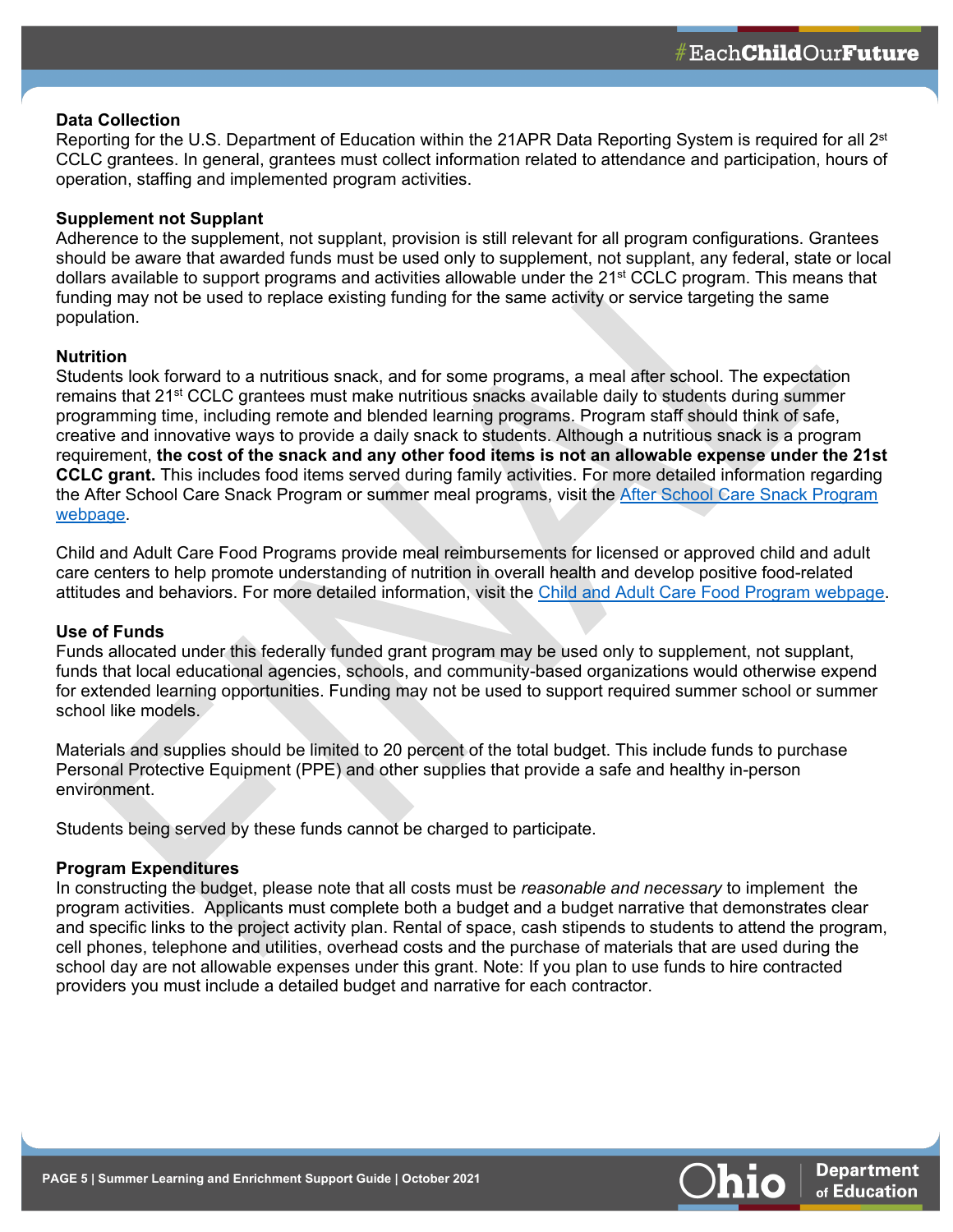# **Summer Learning and Enrichment Support Resources**

21<sup>st</sup> CCLC grantees can find help identifying quality curriculum, student and family engagement strategies, and innovative best practices on summer learning and enrichment by

- the Ohio Afterschool Network www.oanohio.org.
- Y4Y website [www.y4y.ed.gov,](http://www.y4y.ed.gov/)
- National Summer Learning Association (NSLA) [www.summerlearning.org,](http://www.summerlearning.org/)
- Summer Learning and Enrichment Collaborative [https://compcenternetwork.org/national](https://compcenternetwork.org/national-center/summer-learning-enrichment-collaborative)[center/summer-learning-enrichment-collaborative](https://compcenternetwork.org/national-center/summer-learning-enrichment-collaborative) and
- Expanded Learning and Afterschool Project [www.expandedlearning.org.](http://www.expandedlearning.org/)

Programs should contact the appropriate Regional COSA Mentor for support.

# **Communication**

Many continuing grantees will need to adjust plans and approaches of delivery. Please consult the appropriate regional consultant or our fiscal manager for program changes and support. Be sure to include all programmatic and fiscal changes within the Comprehensive Continuous Improvement Plan (CCIP) history log. The 21<sup>st</sup> CCLC regional consultants and fiscal manager are:

- Dr. Stacey Brinkley, Central Region [Stacey.Brinkley@education.ohio.gov](mailto:Shannon.Teague@education.ohio.gov)
- Charlotte Jones-Ward, Southeast and Northwest Regions [Charlotte.Jones-Ward@education.ohio.gov](mailto:Charlotte.Jones-Ward@education.ohio.gov)
- Charmaine Davis-Bey, Northeast and Southwest [Charmaine.Davis@education.ohio.gov](mailto:Charmaine.Davis@education.ohio.gov)
- Nina Pace, Financial Program Manager [Nina.Pace@education.ohio.gov](mailto:Nina.Pace@education.ohio.gov)

Please refer to the regional map below to identify program locations and assigned regions.

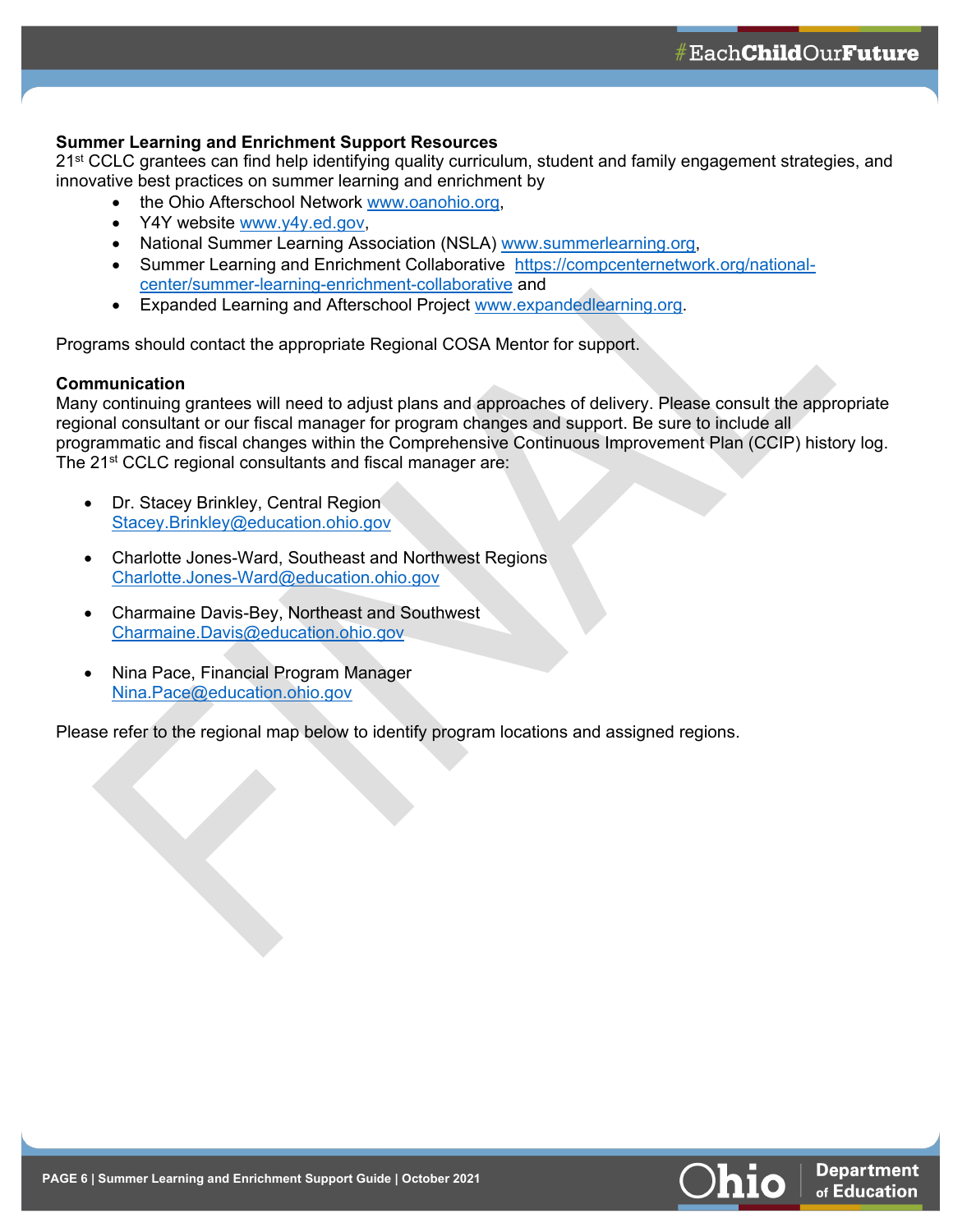

# **Government Performance and Results Act (GPRA)**

The United States Department of Education has released new GPRA measures for all 21st Century programs. GPRA measures are designed to improve program management throughout the Federal government. Programs must align their program goals and objectives with the state performance objectives and GPRA measures.

Tabitha Palmer, Data Coordinator, will be communicating with all grantees throughout the fiscal year about data needs and reporting for school year and summer.

She will be utilizing the 21<sup>st</sup> CCLC Blog and emails to share resources, updates and announcements pertaining to program needs around data collection. All program managers should be signed up to receive notifications from the 21st CCLC Blog. Those who currently are not receiving notifications may [sign-up here](https://21stcenturylearningcenters.wordpress.com/) . For additional support, please contact Tabitha Palmer at [Tabitha.Palmer@education.ohio.gov.](mailto:Tabitha.Palmer@education.ohio.gov)

# **Health and Safety Best Practices**

General best practices for program operations should be considered by all  $21<sup>st</sup>$  CCLC grantees. These guidelines are for consideration and are not requirements. Grantees are encouraged to consider these practices as part of planning process.

- Create a plan to monitor supply inventory to thoroughly clean and disinfect all buildings, buses, equipment, and other surfaces prior to students and/or staff returning and after return, using [Centers for](https://www.cdc.gov/coronavirus/2019-ncov/community/pdf/Reopening_America_Guidance.pdf)  [Disease Control,](https://www.cdc.gov/coronavirus/2019-ncov/community/pdf/Reopening_America_Guidance.pdf) [Environmental Protection Agency,](https://www.cdc.gov/coronavirus/2019-ncov/community/pdf/Reopening_America_Guidance.pdf) and [Occupational](https://www.osha.gov/Publications/OSHA3990.pdf) [Safety and Health Administration](https://www.osha.gov/Publications/OSHA3990.pdf) guidelines.
- Review and revise safety plans and drills: fire, man-made, tornado and bus evacuation.



**Department** of Education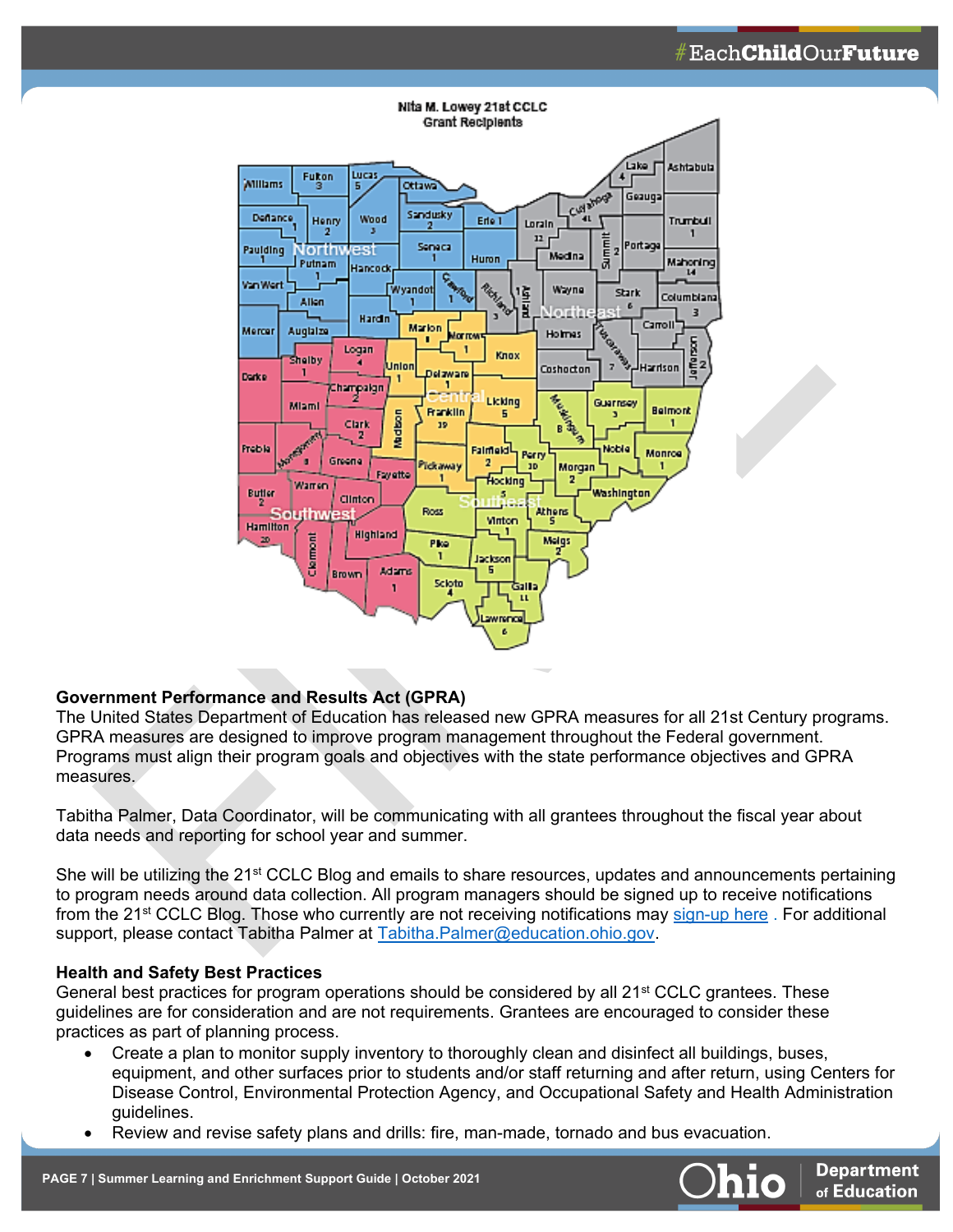- Review personal wellness inventory and order necessary supplies, such as:
	- o Touch-free thermometers;
	- o Sanitizers/cleanser, hand soap and tissues;
	- o Touch-free trash cans, receptacles and other supplies.
- Review an alternative command structure if administrative and/or key employees are unable to work.
- Review policies and procedures included in handbooks to provide more flexibility and remove punitive measures for absences when there is determined illness, a localized outbreak or exposure to a contagious disease.
- Review staff daily schedules to provide adequate time for handwashing, sanitizing desks and other good hygiene practices.
- Review and revise relevant human resource policies and handbooks for clarity to address attendance issues related to potential COVID-19 exposure, illness and concerns. Keep in mind any emergency laws that are in effect and are applicable to schools.